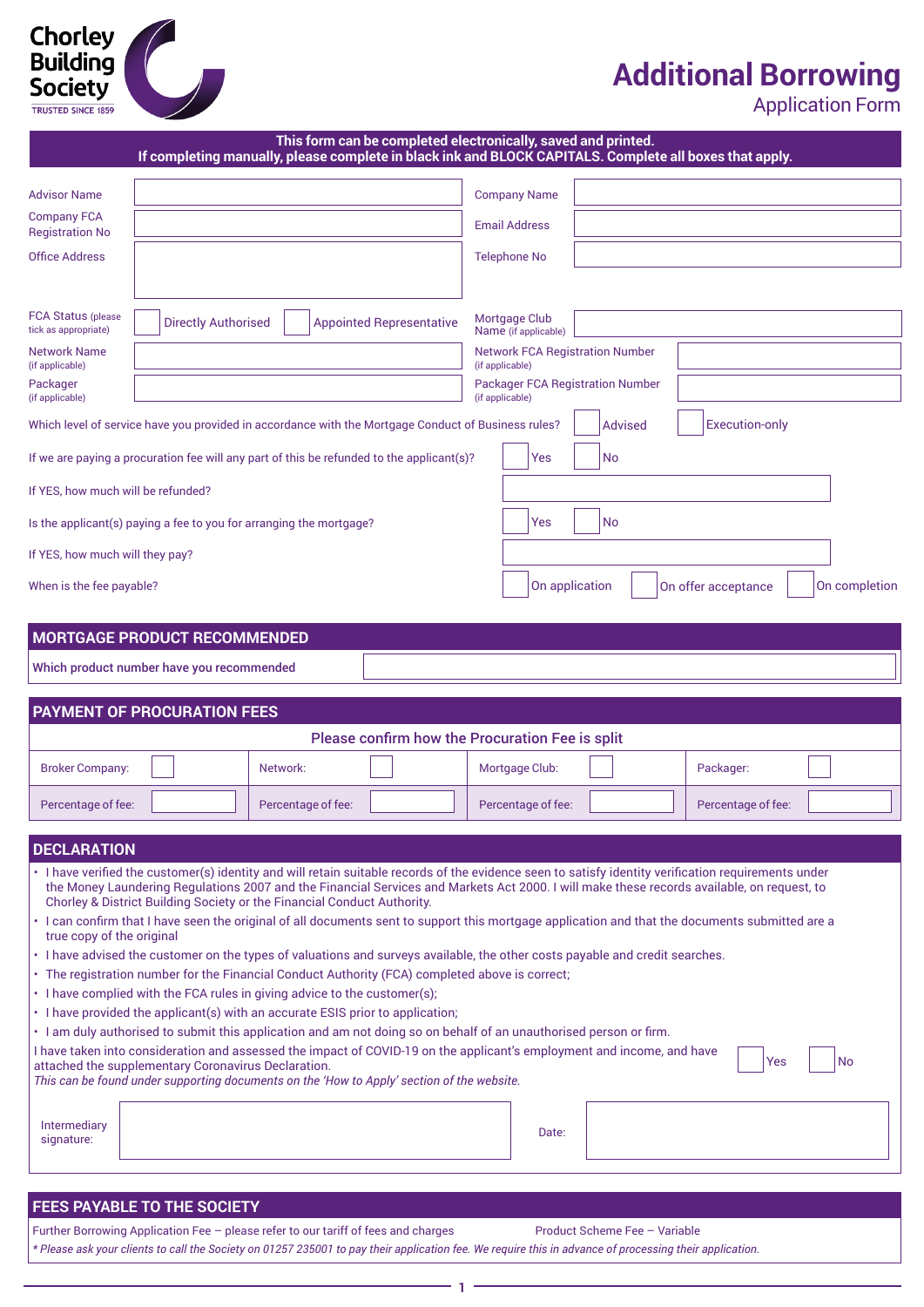

### **1. Applicant Details**

# **Additional Borrowing**

|                                                                                                                                                                                                                                                                                                                                                                | <b>1st Applicant</b>      | <b>2nd Applicant</b>                                    |
|----------------------------------------------------------------------------------------------------------------------------------------------------------------------------------------------------------------------------------------------------------------------------------------------------------------------------------------------------------------|---------------------------|---------------------------------------------------------|
| <b>Existing Account Numbers</b>                                                                                                                                                                                                                                                                                                                                |                           |                                                         |
| <b>Title</b>                                                                                                                                                                                                                                                                                                                                                   | Please Select             | Please Select                                           |
| <b>Surname</b>                                                                                                                                                                                                                                                                                                                                                 |                           |                                                         |
| <b>First Name</b>                                                                                                                                                                                                                                                                                                                                              |                           |                                                         |
| <b>Middle Name</b>                                                                                                                                                                                                                                                                                                                                             |                           |                                                         |
| Any previous name(s)                                                                                                                                                                                                                                                                                                                                           |                           |                                                         |
| Date of birth                                                                                                                                                                                                                                                                                                                                                  |                           |                                                         |
| <b>NI Number</b>                                                                                                                                                                                                                                                                                                                                               |                           |                                                         |
| <b>Nationality</b>                                                                                                                                                                                                                                                                                                                                             |                           |                                                         |
| <b>Marital Status</b>                                                                                                                                                                                                                                                                                                                                          |                           |                                                         |
| Home telephone number                                                                                                                                                                                                                                                                                                                                          |                           |                                                         |
| Work telephone number                                                                                                                                                                                                                                                                                                                                          |                           |                                                         |
| Mobile telephone number                                                                                                                                                                                                                                                                                                                                        |                           |                                                         |
| <b>Email address</b>                                                                                                                                                                                                                                                                                                                                           |                           |                                                         |
| Details of dependants. Names & Ages                                                                                                                                                                                                                                                                                                                            |                           |                                                         |
| Do you currently, or have you ever held a senior position<br>of public trust in the UK or elsewhere (i.e. as a politician,<br>councillor, or judge whether full or part time, paid or unpaid)<br>or are/were you closely connected to anyone that does or<br>did hold one of these positions?<br>Please enter full details in the additional comments section. | <b>No</b><br>Yes          | <b>No</b><br>Yes                                        |
| Additional borrowing amount required                                                                                                                                                                                                                                                                                                                           |                           |                                                         |
| How much of the loan is required for:                                                                                                                                                                                                                                                                                                                          |                           |                                                         |
| Home Improvements<br>(Please provide details in additional comments section)                                                                                                                                                                                                                                                                                   | <b>Debt Consolidation</b> | (Please provide details in additional comments section) |
| <b>Capital Raising</b><br>(Please provide details in additional comments section)                                                                                                                                                                                                                                                                              | Other                     | (Please provide details in additional comments section) |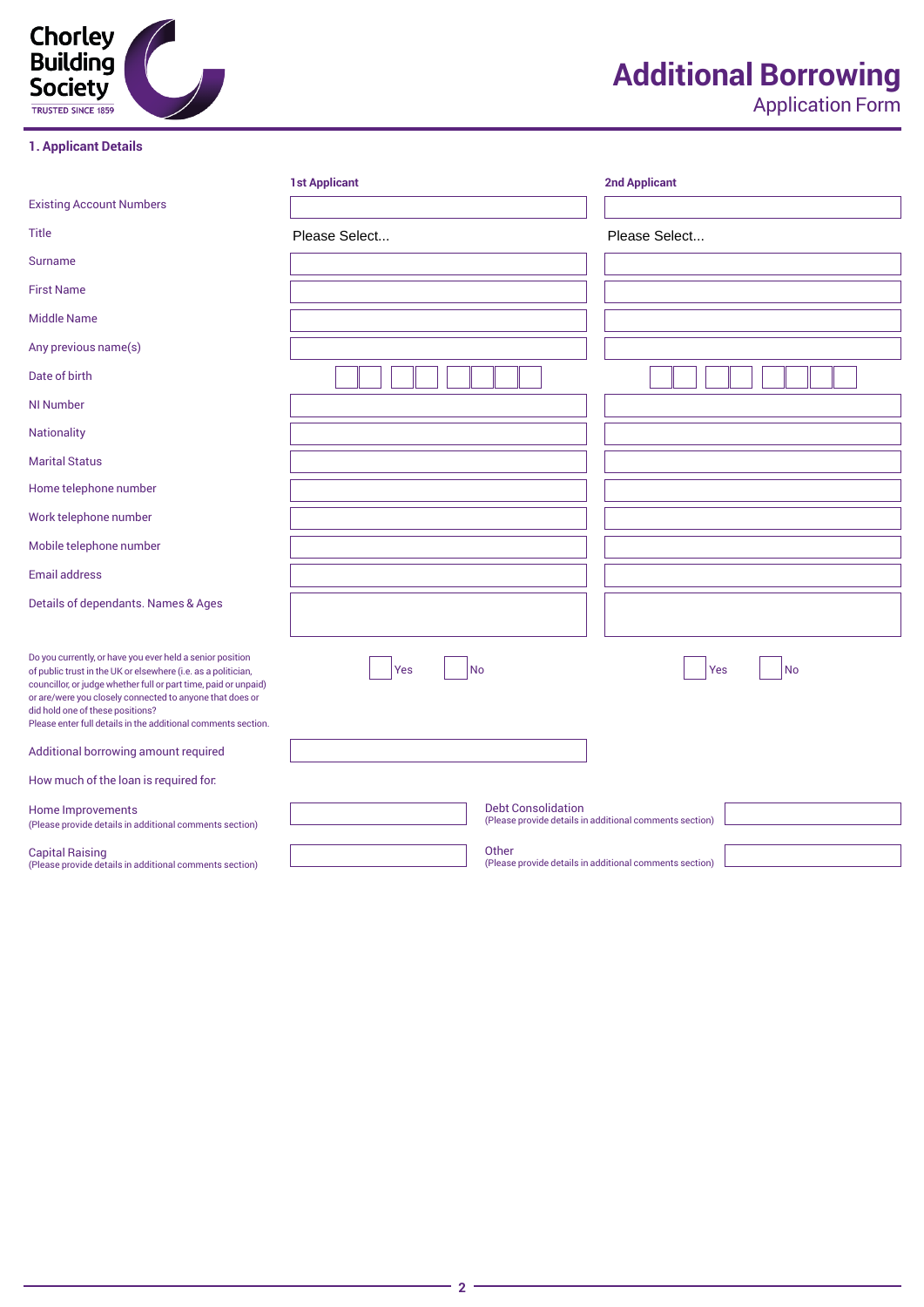

### **2. Employed Applicant Details**

# **Additional Borrowing**

|                                                                                                                                         | <b>1st Applicant</b> |     |               | <b>2nd Applicant</b> |               |     |               |  |
|-----------------------------------------------------------------------------------------------------------------------------------------|----------------------|-----|---------------|----------------------|---------------|-----|---------------|--|
| What is your occupation?                                                                                                                |                      |     |               |                      |               |     |               |  |
| Current employer business/sector type                                                                                                   |                      |     |               |                      |               |     |               |  |
| What is your employment status?                                                                                                         | Please Select        |     |               |                      | Please Select |     |               |  |
| If other, please state here                                                                                                             |                      |     |               |                      |               |     |               |  |
| <b>Expected retirement age</b>                                                                                                          |                      |     |               |                      |               |     |               |  |
| What is your annual gross basic income                                                                                                  |                      |     |               |                      |               |     |               |  |
| <b>Guaranteed Gross Other</b><br>(Detail in additional comments section)                                                                |                      |     |               |                      |               |     |               |  |
| <b>Regular Gross Other</b><br>(Detail in additional comments section)                                                                   |                      |     |               |                      |               |     |               |  |
| Current employer name                                                                                                                   |                      |     |               |                      |               |     |               |  |
| Current employer address                                                                                                                |                      |     |               |                      |               |     |               |  |
|                                                                                                                                         | Postcode             |     |               |                      | Postcode      |     |               |  |
| Current employer telephone number                                                                                                       |                      |     |               |                      |               |     |               |  |
| Current employer fax number                                                                                                             |                      |     |               |                      |               |     |               |  |
| Time with your current employer                                                                                                         | Month<br>From        |     | Year          | From                 | Month         |     | Year          |  |
| How long have you been in your current role                                                                                             | Years                |     | <b>Months</b> |                      | Years         |     | <b>Months</b> |  |
| Previous employer name                                                                                                                  |                      |     |               |                      |               |     |               |  |
| Previous employer address                                                                                                               |                      |     |               |                      |               |     |               |  |
|                                                                                                                                         | Postcode             |     |               |                      | Postcode      |     |               |  |
| Previous employer telephone number                                                                                                      |                      |     |               |                      |               |     |               |  |
| Previous employer email address                                                                                                         |                      |     |               |                      |               |     |               |  |
| <b>Point of Contact</b><br>- if an employer's reference is required                                                                     |                      |     |               |                      |               |     |               |  |
| Time with your previous employer                                                                                                        | From                 | To  |               |                      | From          | To  |               |  |
| Are you aware of any impending changes to your<br>employment conditions:<br>If yes, provide details in the additional comments section. |                      | Yes | <b>No</b>     |                      |               | Yes | No            |  |
| Are you in a probationary period:<br>If yes, provide details in the additional comments section.                                        |                      | Yes | <b>No</b>     |                      |               | Yes | No            |  |
| Is your current employment permanent:<br>If no, provide details in the additional comments section.                                     |                      | Yes | <b>No</b>     |                      |               | Yes | No            |  |
| Is this a family business?<br>If yes, provide company accountant details in section 3.                                                  |                      | Yes | No            |                      |               | Yes | No            |  |
| Do you hold shares in this or any other company:<br>If yes, provide details in the additional comments section<br>with % shareholding.  |                      | Yes | No            |                      |               | Yes | <b>No</b>     |  |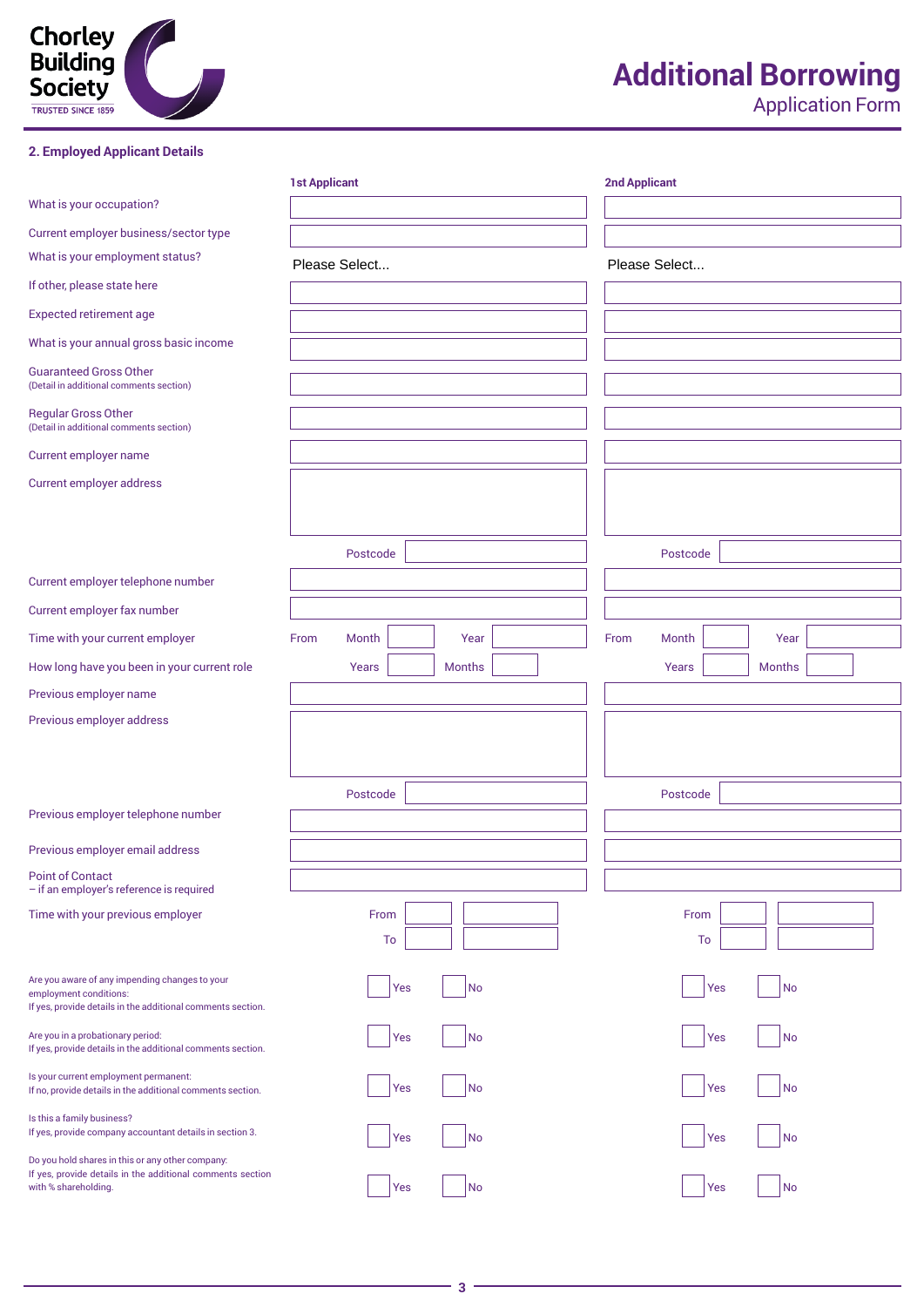

**3. Self-Employed Applicant Details**

# **Additional Borrowing**

|                                                       | <b>1st Applicant</b> |               | <b>2nd Applicant</b> |                 |               |  |
|-------------------------------------------------------|----------------------|---------------|----------------------|-----------------|---------------|--|
| Title in company                                      |                      |               |                      |                 |               |  |
| <b>Company Trading Name</b>                           |                      |               |                      |                 |               |  |
| <b>Company Trading Address</b>                        |                      |               |                      |                 |               |  |
|                                                       |                      |               |                      |                 |               |  |
|                                                       |                      |               |                      |                 |               |  |
|                                                       | Postcode             |               |                      | Postcode        |               |  |
| Company telephone number                              |                      |               |                      |                 |               |  |
| Company email address                                 |                      |               |                      |                 |               |  |
| What is your % shareholding/shares<br>in the business |                      |               |                      |                 |               |  |
| How long has the business been trading?               | Years                | <b>Months</b> |                      | Years           | <b>Months</b> |  |
| <b>Expected retirement age</b>                        |                      |               |                      |                 |               |  |
| Type of company                                       | Please Select        |               | Please Select        |                 |               |  |
| Net Profit (If sole trader / partnership)             | <b>Year End</b>      | £             | <b>Year End</b>      |                 | £             |  |
| Please provide information for last 3 years           | <b>Year End</b>      | £             | <b>Year End</b>      |                 | £             |  |
|                                                       | <b>Year End</b>      | £             | <b>Year End</b>      |                 | £             |  |
| Salary / Dividend if Limited Company                  | Salary £             |               |                      | Salary £        |               |  |
| Please provide information for last 3 years           | Dividend £           |               |                      | Dividend £      |               |  |
|                                                       | <b>Year End</b>      |               |                      | <b>Year End</b> |               |  |
|                                                       | Salary £             |               |                      | Salary £        |               |  |
|                                                       | Dividend £           |               |                      | Dividend £      |               |  |
|                                                       | <b>Year End</b>      |               |                      | <b>Year End</b> |               |  |
|                                                       | Salary £             |               |                      | Salary £        |               |  |
|                                                       | Dividend £           |               |                      | Dividend £      |               |  |
|                                                       | Year End             |               |                      | <b>Year End</b> |               |  |
| Name of your accountant                               |                      |               |                      |                 |               |  |
| <b>Accountants address</b>                            |                      |               |                      |                 |               |  |
|                                                       |                      |               |                      |                 |               |  |
|                                                       | Postcode             |               |                      | Postcode        |               |  |
| Accountants telephone number                          |                      |               |                      |                 |               |  |
| Accountants fax number                                |                      |               |                      |                 |               |  |
| Accountants qualification                             |                      |               |                      |                 |               |  |
|                                                       |                      |               |                      |                 |               |  |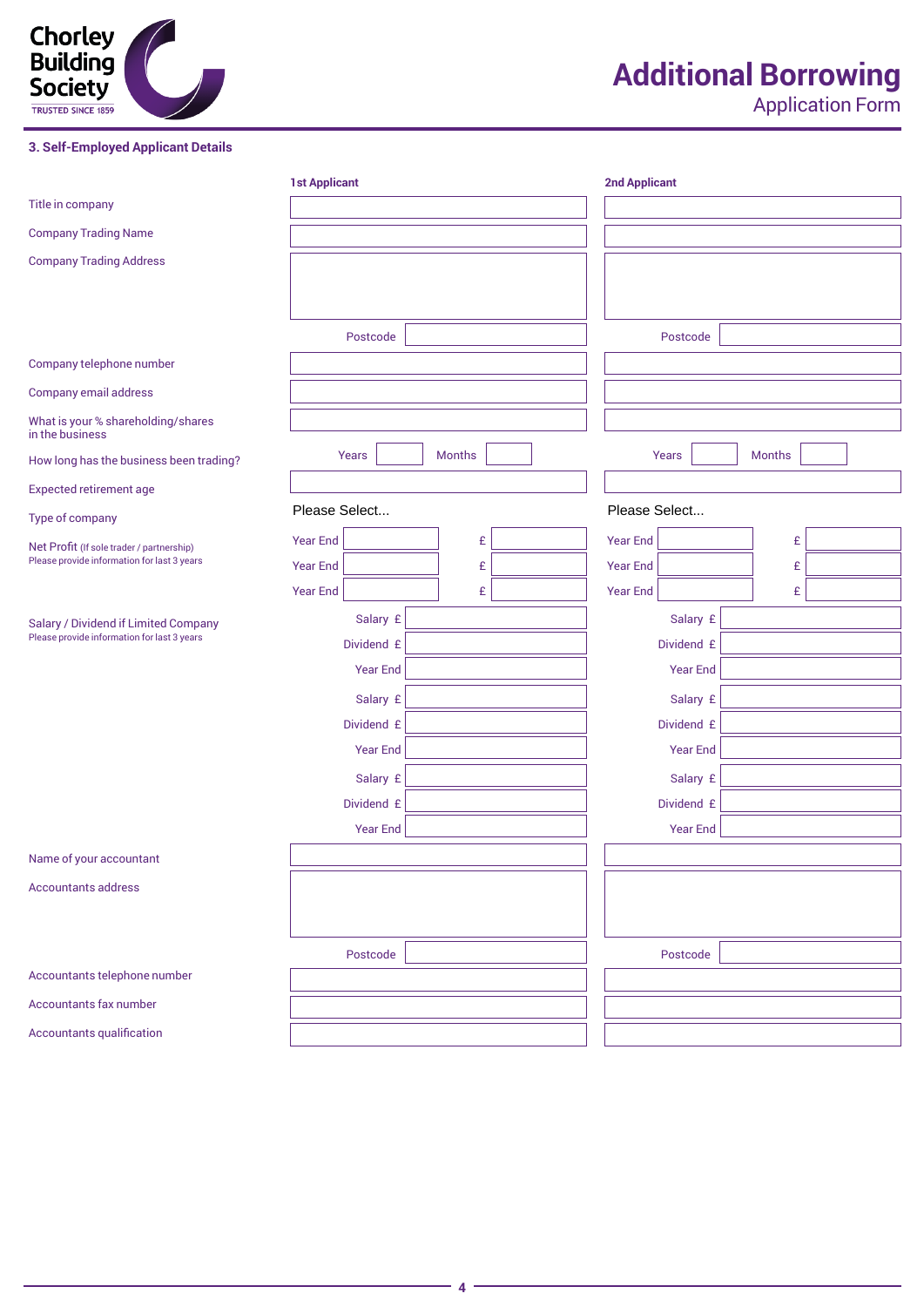

## **Additional Borrowing**

| <b>Monthly Income</b>                       |                 |
|---------------------------------------------|-----------------|
| Net monthly take home pay (applicant 1)     | £               |
| Net monthly take home pay (applicant 2)     | £               |
| Any other income                            | £               |
| Please state source of other income         |                 |
| <b>Total Monthly Income:</b>                | $\epsilon$ 0.00 |
| <b>Monthly Expenditure</b>                  |                 |
| Mortgage on another property                | £               |
| <b>Secured Loans</b>                        | £               |
| <b>Personal Loans</b>                       | £               |
| <b>Credit Card Minimum Payments</b>         | £               |
| <b>Store Card Minimum Payments</b>          | £               |
| Hire Purchase / Lease Agreements            | £               |
| Home Shopping Credit Minimum Payments       | £               |
| Help to Buy Loan (if applicable)            | £               |
| <b>Overdraft Usage Charges / Interest</b>   | £               |
| Nursery / Child Minding / School Fees       | £               |
| Maintenance / Alimony                       | £               |
| <b>Cost of Funding Repayment Strategy</b>   | £               |
| <b>Mobile Phone Contract</b>                | £               |
| <b>Broadband / Home Telephone</b>           | £               |
| <b>Council Tax</b>                          | £               |
| <b>Gas &amp; Electricity</b>                | £               |
| Water                                       | £               |
| Other Utilities (ie Calor Gas, Oil)         | £               |
| Insurance (Life/Critical Illness)           | £               |
| Mortgage Protection / ASU / Inc Protection  | £               |
| Home Insurance                              | £               |
| <b>Ground Rent / Service Charges</b>        | £               |
| Car Insurance / MOT / Car Tax / Maintenance | £               |
| Travel Costs inc Fuel, Bus, Rail Fares      | £               |
| Other Insurance (Pet/Dental/Health)         | £               |
| <b>Total Expenditure:</b>                   | $E$ 0.00        |
| <b>Net Disposable Income:</b>               | $\epsilon$ 0.00 |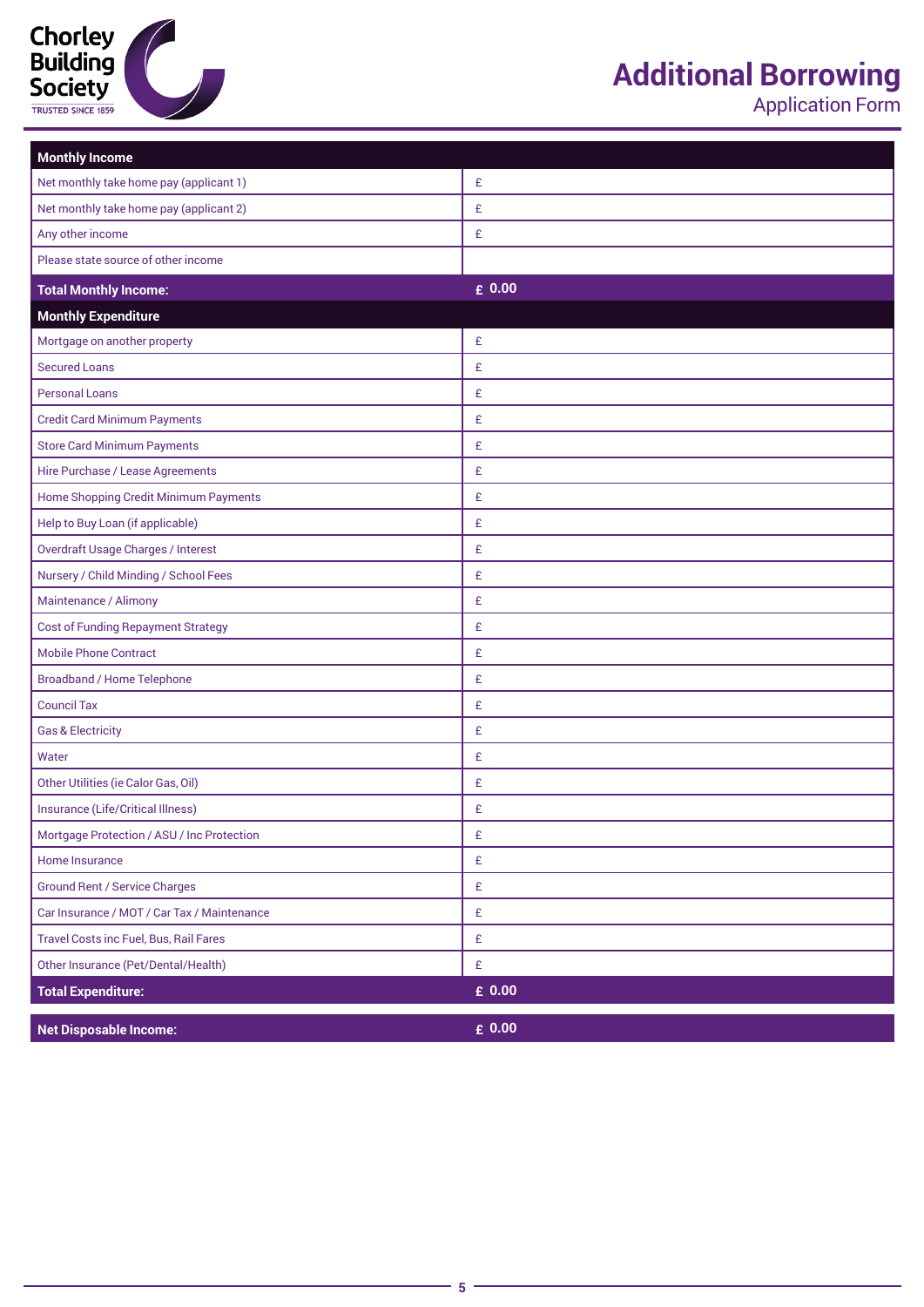

### **4. Credit History**

Mortgages and other secured loans – (where more space is required please provide further details within the additional comments section) \* If you have Buy to Let properties (not with the society) please complete section 4a.

| Lender | Address against which<br>the loan is secured | Account<br><b>Number</b> | Outstanding<br>Term | Outstanding<br><b>Balance</b> | Monthly<br>Payment | To be repaid?    |
|--------|----------------------------------------------|--------------------------|---------------------|-------------------------------|--------------------|------------------|
|        |                                              |                          |                     |                               |                    | Yes<br>No        |
|        |                                              |                          |                     |                               |                    | <b>No</b><br>Yes |
|        |                                              |                          |                     |                               |                    | Yes<br><b>No</b> |
|        |                                              |                          |                     |                               |                    | Yes<br><b>No</b> |

### **4a. Mortgaged Buy to Let Properties – please provide details below**

Where more space is required please provide further details within the additional comments section.

| <b>Rental Address</b> | Lender | <b>Current Value</b> | Outstanding<br>Term | Outstanding<br><b>Balance</b> | Monthly<br>Payment | <b>Monthly Rent</b><br>Received | Mortgage<br><b>Repayment Type</b> |
|-----------------------|--------|----------------------|---------------------|-------------------------------|--------------------|---------------------------------|-----------------------------------|
|                       |        |                      |                     |                               |                    |                                 |                                   |
|                       |        |                      |                     |                               |                    |                                 |                                   |
|                       |        |                      |                     |                               |                    |                                 |                                   |
|                       |        |                      |                     |                               |                    |                                 |                                   |
|                       |        |                      |                     |                               |                    |                                 |                                   |

### **4b. Unsecured loans / credit cards / HP – please provide details below**

| Lender | Address against which the loan<br>is registered | Account<br>Number | Outstanding<br>Term | Outstanding<br>Balance | Monthly<br>Payment | To be repaid?        |
|--------|-------------------------------------------------|-------------------|---------------------|------------------------|--------------------|----------------------|
|        |                                                 |                   |                     |                        |                    | No<br>Yes            |
|        |                                                 |                   |                     |                        |                    | Yes<br>No            |
|        |                                                 |                   |                     |                        |                    | Yes<br>No            |
|        |                                                 |                   |                     |                        |                    | Yes<br>$\mathsf{No}$ |
|        |                                                 |                   |                     |                        |                    | $\mathsf{No}$<br>Yes |
|        |                                                 |                   |                     |                        |                    | No<br>Yes            |
|        |                                                 |                   |                     |                        |                    | No<br>Yes            |
|        |                                                 |                   |                     |                        |                    | No<br>Yes            |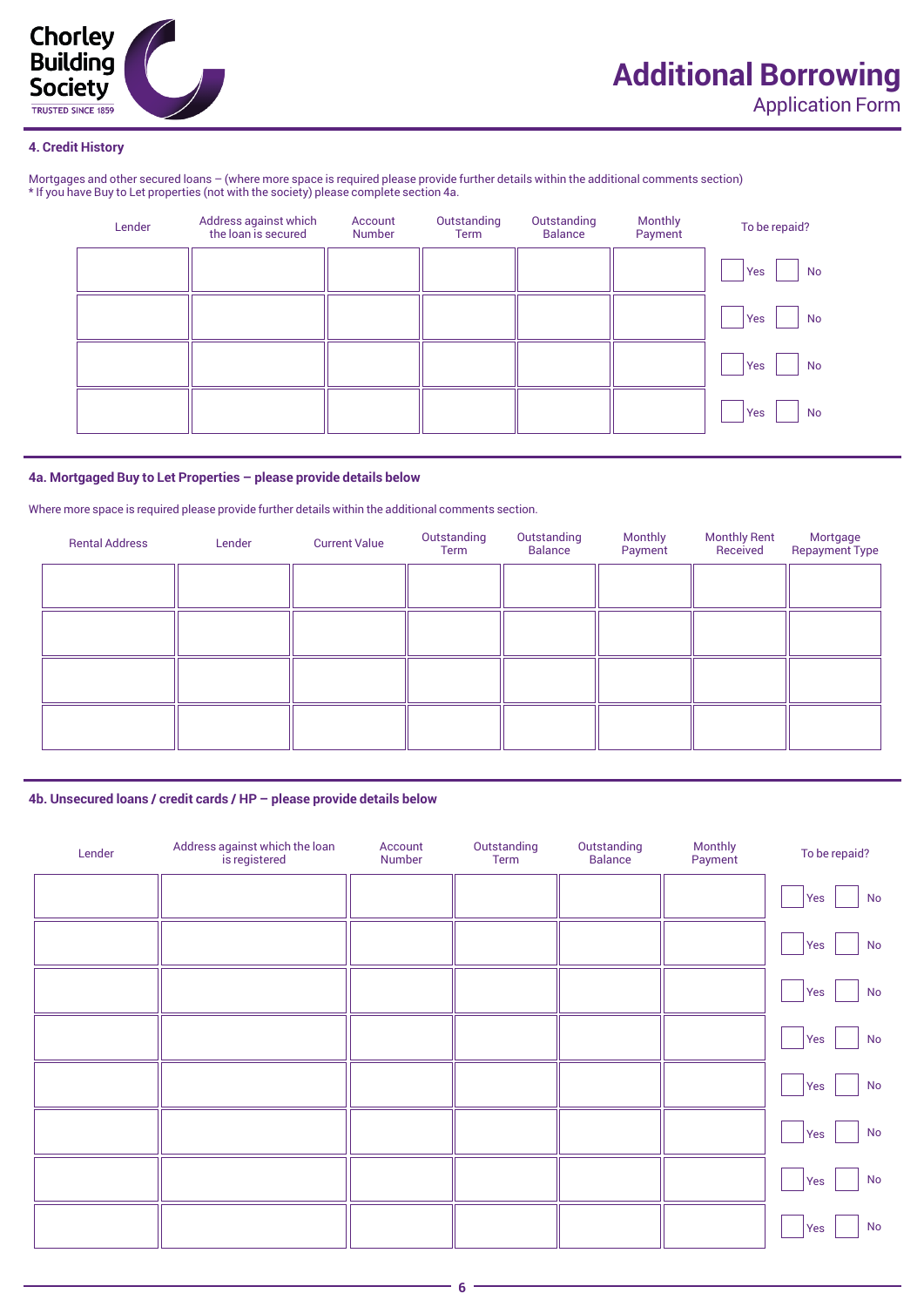

## **Additional Borrowing**

Application Form

| <b>Declarations</b>                                                                                                                                                                                       | <b>1st Applicant</b> |      | <b>2nd Applicant</b> |                |
|-----------------------------------------------------------------------------------------------------------------------------------------------------------------------------------------------------------|----------------------|------|----------------------|----------------|
| Have you ever had a mortgage or loan application refused?                                                                                                                                                 | <b>Yes</b>           | l No | Yes                  | l No           |
| Have you ever had a County Court Judgement for debt or a loan default registered?                                                                                                                         | Yes                  | l No | Yes                  | <b>No</b>      |
| Have you ever been declared bankrupt or been subject to an Individual Voluntary Arrangement (IVA)                                                                                                         | Yes                  | l No | Yes                  | <b>No</b>      |
| Have you ever entered any arrangements with your creditors or are you party to a voluntary arrangement?                                                                                                   | l Yes                | l No | Yes                  | <b>No</b>      |
| Have you had a court order / decree made against you for debt or is there any such action pending?                                                                                                        | Yes                  | l No | Yes                  | <b>No</b>      |
| Have you ever (voluntarily or otherwise) had a property repossessed by a lender or entered any arrangements<br>for mortgage arrears?                                                                      | Yes                  | l No | Yes                  | <b>No</b>      |
| Have you, any member of your family, or any person living with you, ever been cautioned, convicted or charged<br>(but not yet tried) in respect of any criminal offence (excluding motoring convictions)? | Yes                  | l No | <b>Yes</b>           | N <sub>o</sub> |

### **If the answer is YES to any of the above, please enter full details below. If further space is needed, please provide details in the additional comments section.**

| 1st/2nd/Joint | Type (i.e. Mortgage, IVA, CCJ) | <b>Relating To</b> | Reason | <b>Date Registered</b> | Amount | Date satisfied /<br>still outstanding |
|---------------|--------------------------------|--------------------|--------|------------------------|--------|---------------------------------------|
|               |                                |                    |        |                        |        |                                       |
|               |                                |                    |        |                        |        |                                       |
|               |                                |                    |        |                        |        |                                       |
|               |                                |                    |        |                        |        |                                       |
|               |                                |                    |        |                        |        |                                       |
|               |                                |                    |        |                        |        |                                       |

### **5. To be completed for all types of mortgages**

| Will there be any people aged over 17, who will live in the property?                                           |
|-----------------------------------------------------------------------------------------------------------------|
| (If yes, please supply their names, dates of birth and relationship to you, in the additional comments section) |

Will any of the property be used for purposes other than your own residence?

If yes, will your residential use exceed 40% of the overall area of the property? Please supply further details in the additional comments section, detailing the purpose for which the property will be used.

Are you aware of any planning restriction(s)?

Will any additional borrowing be secured against the property by a second charge?

Will the mortgage be for the direct financial benefit and advantage of all applicants? If no, please supply further details in the additional comments section.

| Yes | No        |     |
|-----|-----------|-----|
| Yes | No        |     |
| Yes | <b>No</b> | N/A |
| Yes | No        |     |
| Yes | No        |     |
| Yes | No        |     |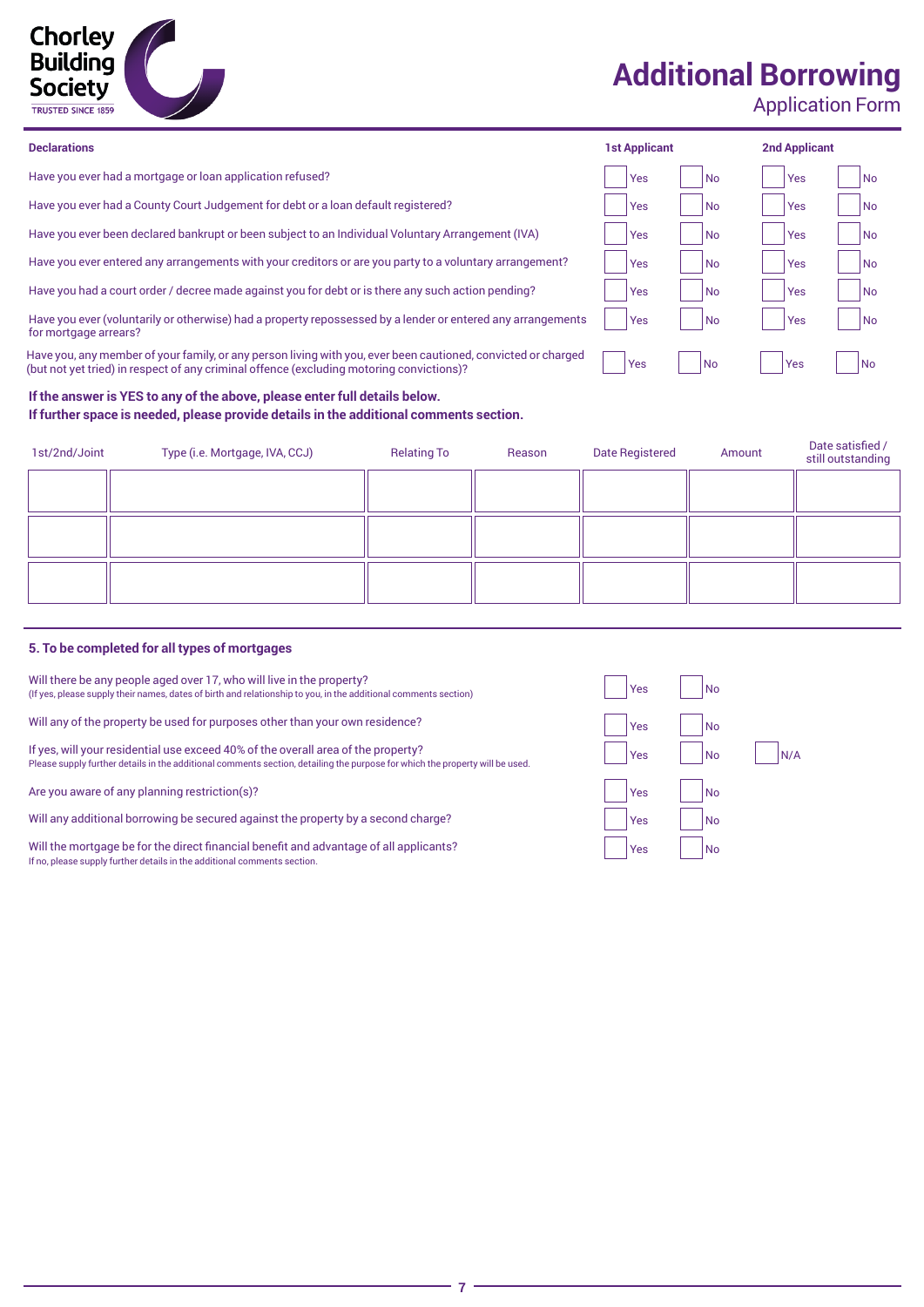

**6. Additional Information**

# **Additional Borrowing**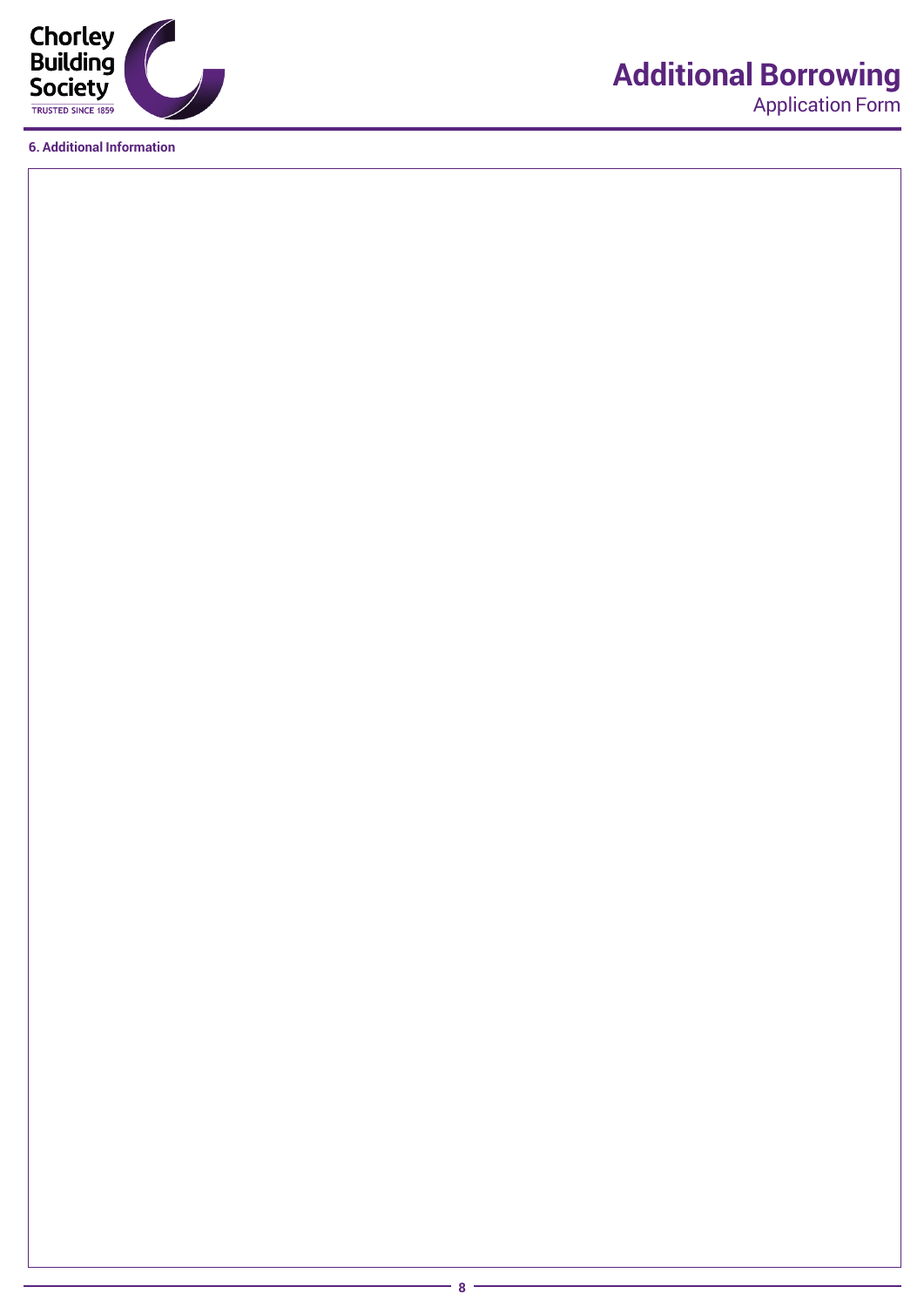

### **Additional Borrowing** Application Form

### **7. Insurances & Life Planning**

In view of the financial commitment your mortgage represents, we recommend you undertake a review of your insurance provisions.

As part of your mortgage contract you must have adequate Buildings Insurance in place throughout the term of your mortgage for no less than the recommended insurance cover figure, quoted on your valuation report.

It is also important you review your contents, life assurance, critical illness cover and health insurance.

We work closely with PG Mutual, who provide Income Protection Insurance to cover income, if you found yourself unable to work due to illness or accident and unable to meet your financial commitments.

If you would like to be contacted by PG Mutual please tick here

We work closely with Accord Legal Services, who provide a Will writing and estate planning service, ensuring your assets and loved ones are protected in the best way.

If you would like to be contacted by Accord Legal Services please tick here

Alternatively, you can get more information via our website www.chorleybs.co.uk/life-planning

If you need further information about insurance and life planning, we suggest you visit www.themoneyadviceservice.org.uk.

### **8. Summary of Additional Borrowing Requirements**

| Term (years)                                                                          |                  |
|---------------------------------------------------------------------------------------|------------------|
| Amount                                                                                |                  |
| Fees to be added (if allowed)                                                         | Yes<br><b>No</b> |
| Fee amount to be added (if applicable)                                                |                  |
| Mortgage Repayment Type                                                               |                  |
| Where part repayment / part interest only, state the amount required on interest only |                  |
| If interest only, repayment strategy                                                  |                  |

**If you have requested an interest only mortgage, it is your responsibility to ensure you have sufficient funds to repay the mortgage at the end of the term.**

### **9. Valuation report**

If required, the Society will instruct an external surveyor to prepare a valuation report on the property to be mortgaged. The scope of the report is limited; it is not a Homebuyers Report or a Building Survey. The valuation report is prepared for the Society's purposes only. If the Society releases a copy of the report to me I acknowledge this is for information only and that I have no agreement with the valuer.

Neither the Society nor the valuer will warrant, represent or give any assurance to me that the statements, conclusions and opinions expressed or implied in the report will be accurate and valid. I acknowledge neither the Society nor the valuer have any responsibility to me (if I base my decisions on the report) even if the valuer has been negligent.

Valuation reports will be required for additional borrowing applications subject to the criteria below.

| <b>Loan to Value (LTV)</b><br>against House Price Index<br>including additional borrowing | <b>Age of Last Pysical</b><br><b>Valuation Report from</b><br>the application date | <b>Additional</b><br><b>Borrowing</b><br><b>Amount</b> | <b>Valuation</b><br><b>Report</b><br>Requirement |
|-------------------------------------------------------------------------------------------|------------------------------------------------------------------------------------|--------------------------------------------------------|--------------------------------------------------|
| $0 - 50%$                                                                                 | No age limit                                                                       | $£5.000 - £100.000$                                    | <b>New Valuation not Required</b>                |
| $0 - 50%$                                                                                 | No age limit                                                                       | £100.000+                                              | <b>New Valuation Report Required</b>             |
| $50 - 75%$                                                                                | Under 2 years old                                                                  | $£5.000 - £50.000$                                     | <b>New Valuation not Required</b>                |
| $50 - 75%$                                                                                | Under 2 years old                                                                  | £50.000+                                               | <b>New Valuation Report Required</b>             |
| $50 - 75%$                                                                                | Over 2 years old                                                                   | New report always required                             | <b>New Valuation Report Required</b>             |
| >75%                                                                                      | New report always required                                                         | New report always required                             | <b>New Valuation Report Required</b>             |

If you need any information about the customer's specific account, please contact an Underwriter on 01257 235001.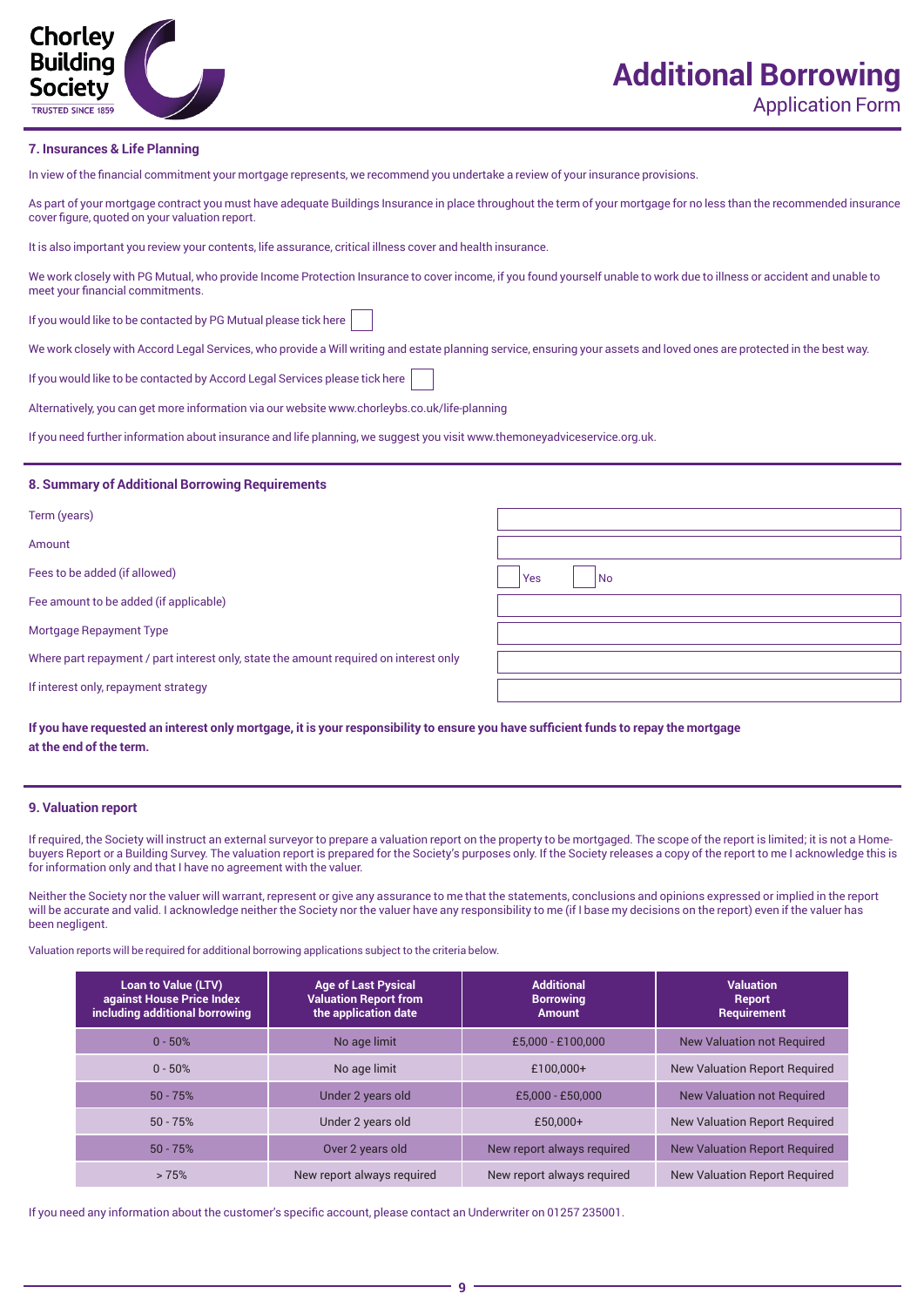

**10. Additional Comments**

## **Additional Borrowing**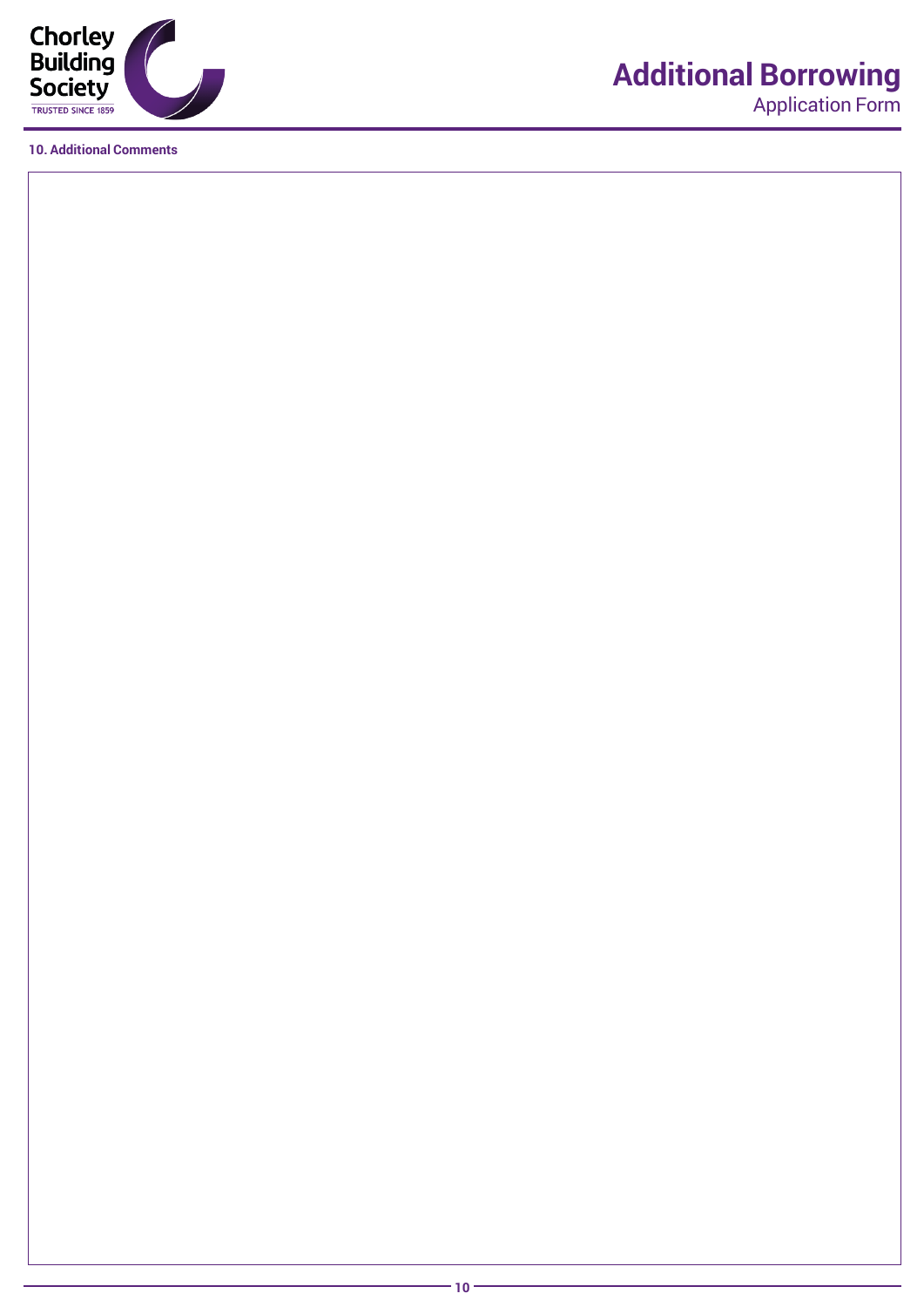

### **12. Your Personal Information and what we do with it**

We are a data controller of your personal information. The way that we process your personal information is described in our Privacy Notice. This information is also available on our website www.chorleybs.co.uk/privacy

#### **13. General & Membership Declarations**

I apply for a loan, which I understand will be secured on my property based on the information I have supplied.

If I am an individual I apply to be a Borrowing Member according to the Rules of the Society, copies of which are available from the Society's Principal Office or any branch. If this is a joint application by individuals I understand that the First Applicant will be the person named first in the Society's records in respect of the mortgage and will be the Representative Joint Borrower according to the Rules (provided that individual is a Borrowing Member).

I understand that if I am a Body Corporate or am applying as a bare trustee for a Body Corporate, that a Body Corporate cannot be a Borrowing Member of the Society and so no person will enjoy voting rights in respect of the mortgage under the Rules.

I consent to the Society at any time transferring or otherwise disposing of the benefit of any loan, mortgage, or any other security for the loan to any third party, whether or not a building society or associated body of a building society, without any further reference to me.

If I am a Borrowing Member at that time I acknowledge that such a transfer will lead to the termination of my borrowing membership of the Society and the loss of my rights as a Borrowing Member of the Society.

### **13a. Personal Associations**

Information held about me by the credit reference agencies may already be linked to records relating to one or more of my partners. For the purposes of this application we may be treated as financially linked and my application will be assessed with reference to any 'associated' records of my partners. By stating a financial association with another party, I also declare that the Society is entitled to disclose information about my joint applicant and/or anyone else referred to by me; also search, link and/or record information at credit reference agencies about me and/or anyone else referred to by me;

An 'association' between joint applicants and/or any individual identified as my financial partner will be created at credit reference agencies which will link our financial records. I and anyone else with whom I have a financial link understand that each other's information will be considered in all future applications by either or both of us. This linking will continue until one of unsuccessfully files a 'disassociation' at the credit reference agencies.

### **13b. Keeping you up to date about our Products and Services**

From time to time the Society will send you information about other products and services we offer by post. We will only do this where we believe we have a legitimate interest to do so and it is not to the detriment of your interests, fundamental rights and freedoms. More information can be found in our privacy notice.

We also want to provide you with this information by Email and Telephone. If you do not wish to receive such material by these methods then please tick the appropriate boxes.

| 1 st Applicant  | <b>2nd Applicant</b> |
|-----------------|----------------------|
| Email Telephone | Email Telephone      |

#### **13c. Personal Details**

- I am over 18 years of age;
- There are no existing loans or mortgages in my name with any other lender other than declared on this application form;
- I have never been convicted of any criminal offence nor is any prosecution pending, excluding motoring or 'spent' offences by virtue of the Rehabilitation of Offenders Act1974 or the Rehabilitation of Offenders Act (Northern Ireland) Order 1978;
- Any person interested now or in the future in the loan may rely upon the truth and accuracy of the information given and in any supporting documentation or information supplied by me:
- If any of the information I have given changes before the mortgage is completed, I shall advise the Society immediately.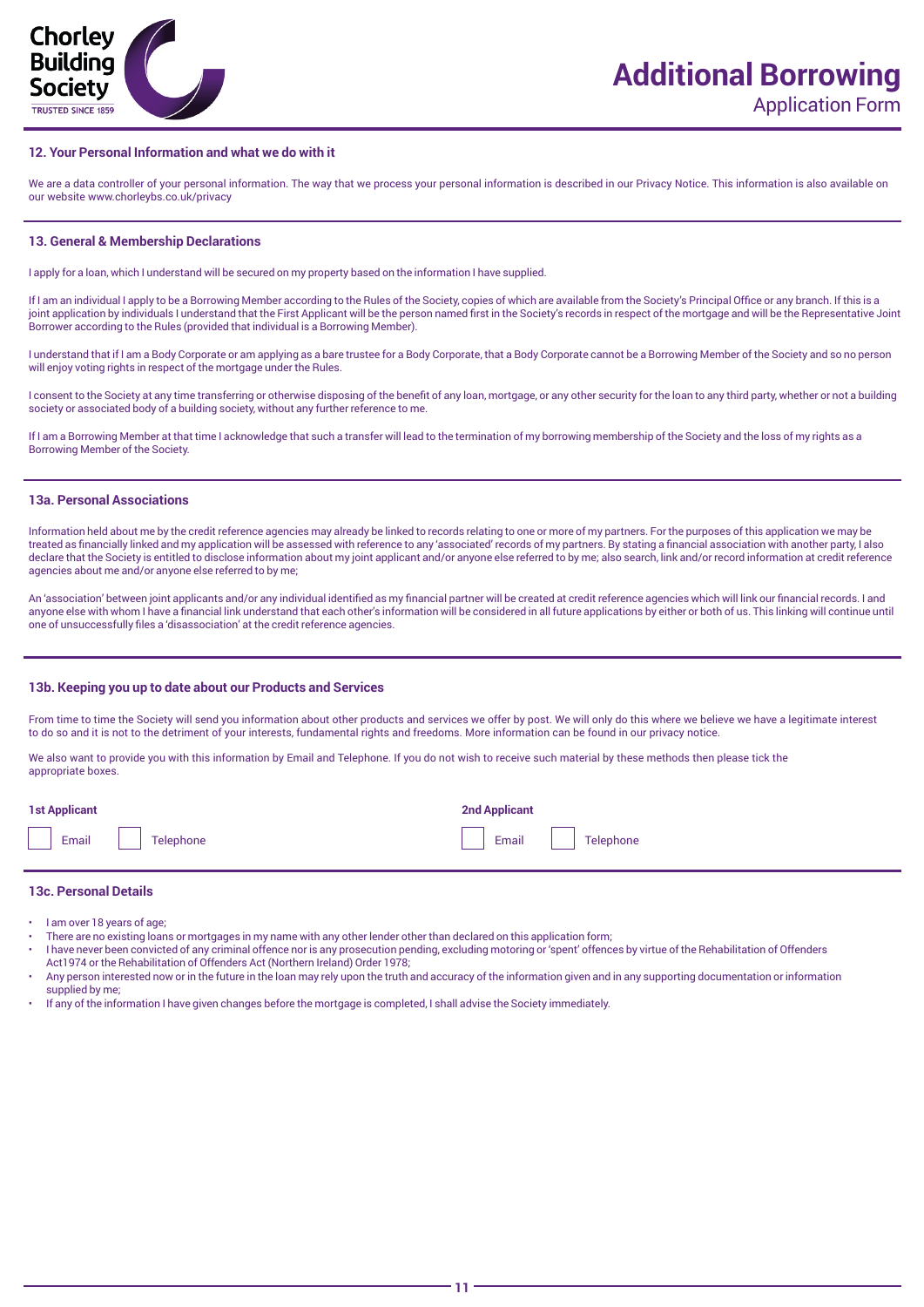

### **14. Signature Authority**

This is our standard mortgage application upon which we intend to rely. For your own benefit and protection you should read the declarations carefully before signing this application. If you do not understand any point please ask for further information.

- I have read and understood the Society's Privacy Notice, which describes the way my personal information will be processed.
- I confirm that I have received, read and understood the European Standard Information Sheet (ESIS) for the mortgage I am applying for prior to completing this form.
- I confirm that I have read all answers including those completed in other than my own handwriting and confirm that all answers are correct and complete.
- To the best of my knowledge and belief the statements in this application are true and correct. Any mortgage agreement made by Chorley Building Society will be based on these statements.
- I authorise you to take up references and check my identity in such ways that are deemed necessary.
- I understand a Tariff of Charges is available on request.
- I understand the arrangements for solicitor/conveyancer, and that I will be liable for the Society's costs in this respect.
- If my application does not proceed to completion, my customer data may be held by the Society and be used for statistical analysis.
- Declarations to be signed by all applicants.

### **Signature(s) of Applicant(s)**

| <b>1st Applicant</b> | <b>2nd Applicant</b> |
|----------------------|----------------------|
|                      |                      |
|                      |                      |
|                      |                      |
| Date                 | Date                 |